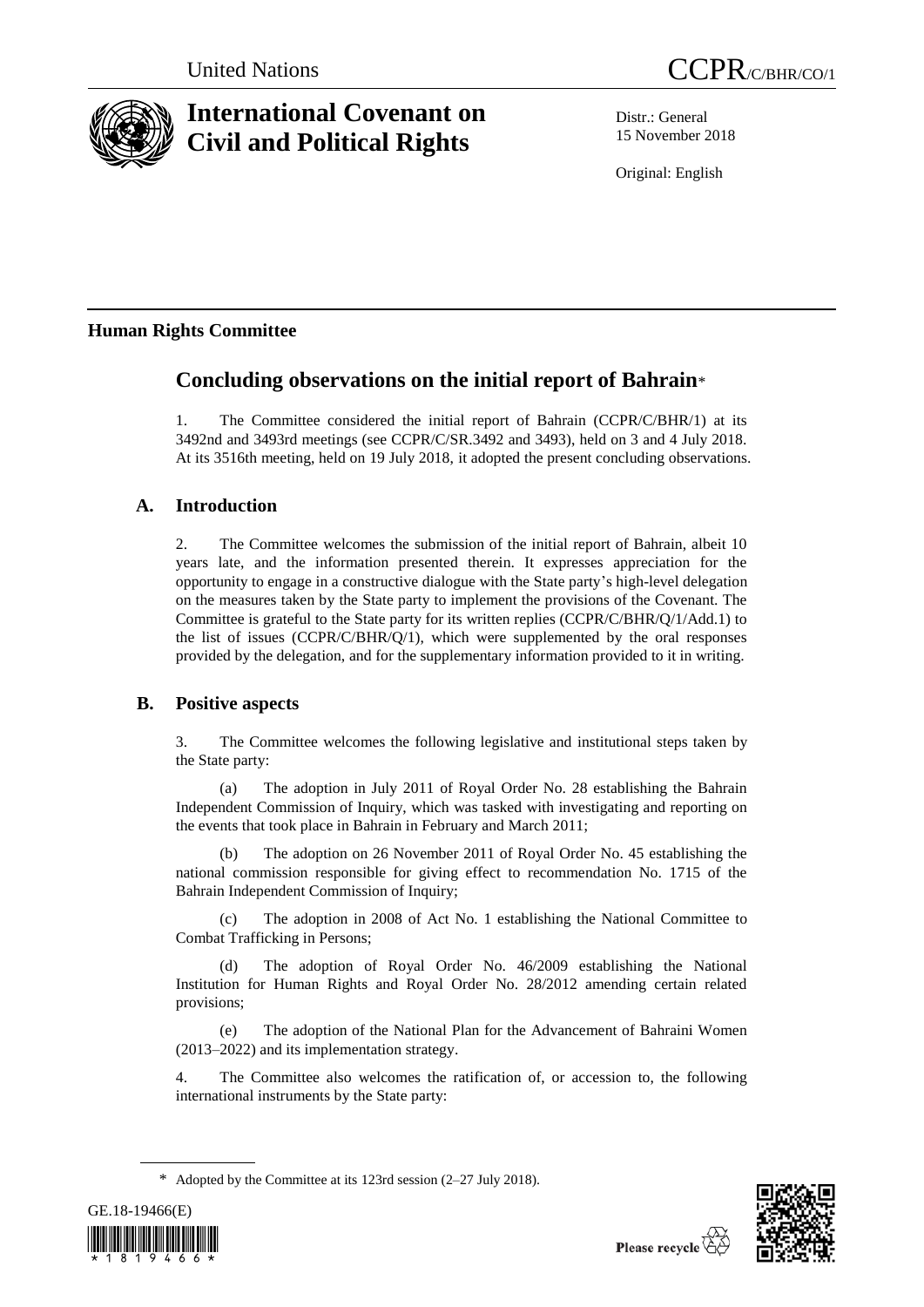(a) The Convention on the Rights of Persons with Disabilities, on 22 September 2011;

(b) The International Covenant on Economic, Social and Cultural Rights, on 27 September 2007.

#### **C. Principal matters of concern and recommendations**

#### **Domestic implementation of the Covenant**

5. The Committee notes the State party's affirmation that the Covenant is an integral part of the domestic legal system and the information about a single case in which the Constitutional Court applied the provisions of the Covenant. Nevertheless, the Committee regrets the absence of specific information on how potential conflicts between domestic statutes and Covenant guarantees have been resolved, how individuals may invoke the provisions of the Covenant before domestic courts and in administrative proceedings and what other examples there have been of the application of the provisions of the Covenant by domestic courts (art. 2).

6. **The State party should make efforts to raise awareness of the Covenant and its applicability in domestic law among judges, prosecutors and lawyers to ensure that its provisions are taken into account by the courts. The State party should give full effect to the Covenant in its domestic legal order and ensure that domestic laws are interpreted and applied in conformity with its obligations under the Covenant. It should also consider acceding to the Optional Protocol to the Covenant, which establishes an individual complaint mechanism.**

#### **Reservations**

7. The Committee regrets that the State party has maintained its reservations to articles 3, 9 (5), 14 (7), 18 and 23 of the Covenant and not indicated whether it plans to withdraw them. In particular, it notes with concern the overly broad reservations to articles 3, 18 and 23, under which these articles are applicable only to the extent that they do not affect the prescriptions of sharia. The Committee is concerned that some of the reservations may be incompatible with the object and purpose of the Covenant (art. 2).

8. **The State party should consider reformulating or withdrawing its reservations to articles 3, 9 (5), 14 (7), 18 and 23 with a view to ensuring the full and effective application of the Covenant.**

#### **National Institution for Human Rights**

9. The Committee notes the information provided by the State party and its efforts, including legislative measures, to strengthen the National Institution for Human Rights in Bahrain. However, it is concerned that the Institution lacks the independence to perform its functions and regrets the lack of information on the complaints it has received and the investigations it has carried out in response to those complaints (art. 2).

10. **The State party should continue its efforts and adopt all legislative, policy and institutional measures necessary to ensure that the National Institution for Human Rights fully complies with the principles relating to the status of national institutions for the promotion and protection of human rights (the Paris Principles) and is able to carry out its mandate fully, effectively and independently. The State party should also strengthen the power of the Institution and ensure that it is able to investigate all allegations of violations of rights recognized in the Covenant committed by any official entity.**

#### **Bahrain Independent Commission of Inquiry**

11. The Committee notes the State party's affirmation that it has fully implemented the recommendations of the Bahrain Independent Commission of Inquiry, which was mandated to investigate, report and make recommendations regarding the events that occurred in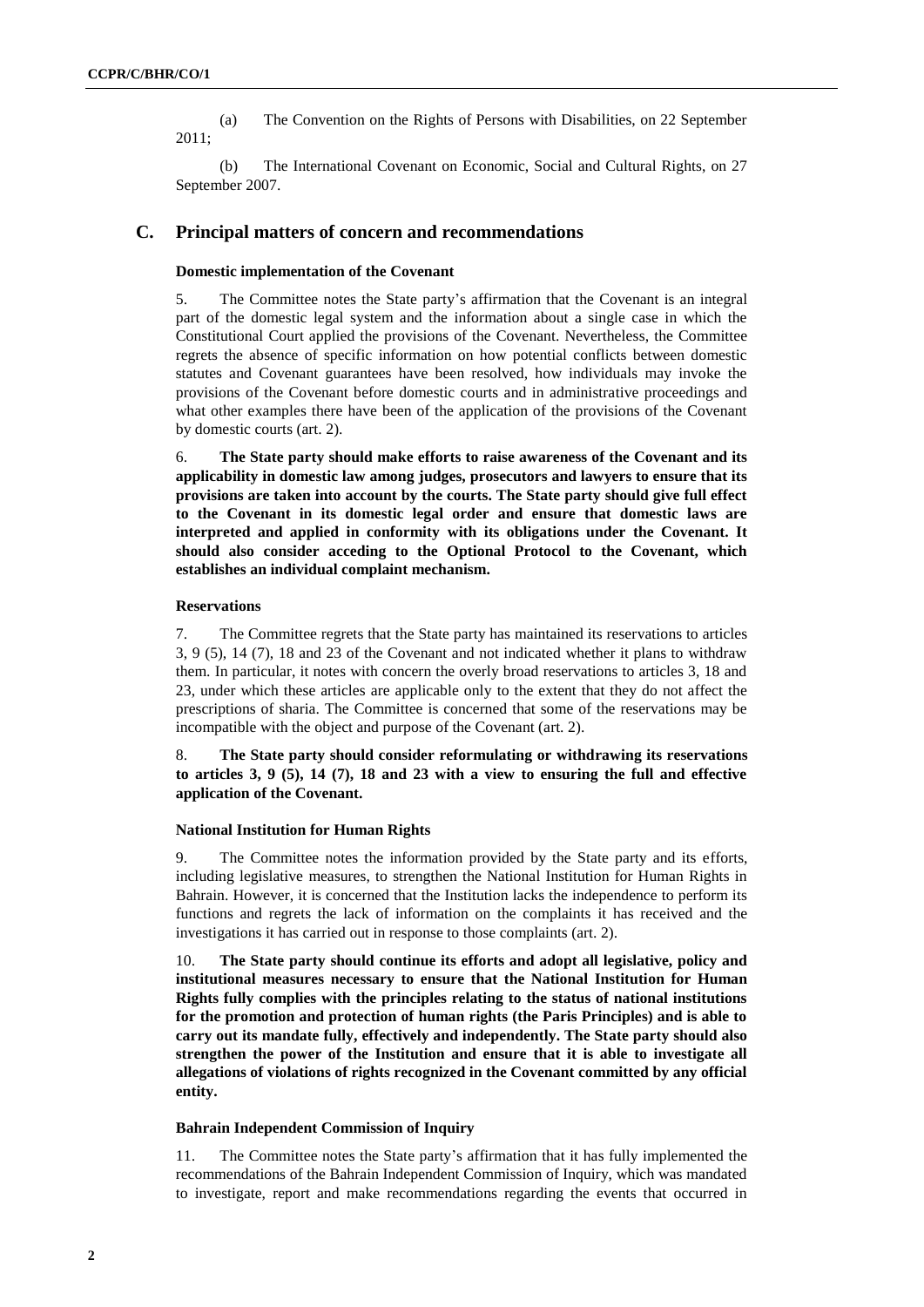February and March 2011. However, it notes with concern that key recommendations have not been implemented (arts. 2, 6, 7 and 14).

12. **The State party should conduct a thorough review of the recommendations made by the Bahrain Independent Commission of Inquiry with a view to fully implementing them. It should ensure that all human rights violations committed during the state of national safety declared in 2011 are thoroughly, effectively, independently and impartially investigated, that perpetrators are prosecuted and sanctioned in a manner commensurate with the gravity of the crimes and that victims or their families are provided with effective remedies, including equal and effective access to justice and reparations.** 

#### **Military courts**

13. The Committee notes with concern the amendment to the Constitution of April 2017, which grants military courts jurisdiction over civilians outside a declared state of emergency (art. 14).

14. **The State party should review its amendment to the Constitution of April 2017 to ensure that military courts are prevented from exercising jurisdiction over civilians.** 

#### **Non-discrimination framework**

15. While noting that the National Action Charter proclaims the principle of equality, the Committee regrets the lack of comprehensive anti-discrimination legislation covering all the grounds for discrimination prohibited under the Covenant. It is also concerned about the lack of information on effective remedies for victims of discrimination (arts. 2 and 26).

16. **The State party should take all the measures necessary to ensure that its legal framework: (a) provides full and effective protection from discrimination in all spheres, including the private sphere, and prohibits direct, indirect and multiple discrimination; (b) contains a comprehensive list of grounds for discrimination in line with the Covenant; and (c) provides for access to effective and appropriate remedies for victims of discrimination.**

#### **Equality between men and women and practices that are harmful to women**

17. The Committee regrets the persistence of polygamy in the State party, which is regulated in the Family Code of 2017. Despite the State party's assertion that early marriage is not widespread and that the Family Code sets the minimum age for marriage at 16 years with certain exceptions, the Committee is concerned by reports that the practice of early marriage continues (arts. 2, 3, 23, 24 and 26).

18. **The State party should strengthen its efforts to prevent and eradicate harmful practices that discriminate against women and girls. In particular, the State party should: (a) take adequate measures to reduce the incidence of polygamy, with a view to bringing about its abolition; and (b) ensure that the minimum age for marriage is set at 18 years for both girls and boys and amend the legal provisions that allow for exceptions to the minimum age for marriage.**

#### **Non-discrimination against women**

19. The Committee is concerned that women, who cannot confer their nationality on their children without a royal decision, do not enjoy equal rights with men in this regard. The Committee takes note of the State party's intention to amend the Nationality Act to grant women the right to transmit their nationality to their children but is concerned about the slow adoption of these amendments. It notes the explanation provided by the delegation regarding the rules applicable to divorce, including the possibility to divorce by mutual agreement or through the courts, but is concerned about the reported negative and unequal economic consequences of divorce on women, such as obligations to return bride prices, pay compensation and accept limited alimony (arts. 2, 3 and 26).

20. **The State party should repeal all discriminatory provisions against women in its legislation. In particular, it should (a) expedite adoption of the amendments to the**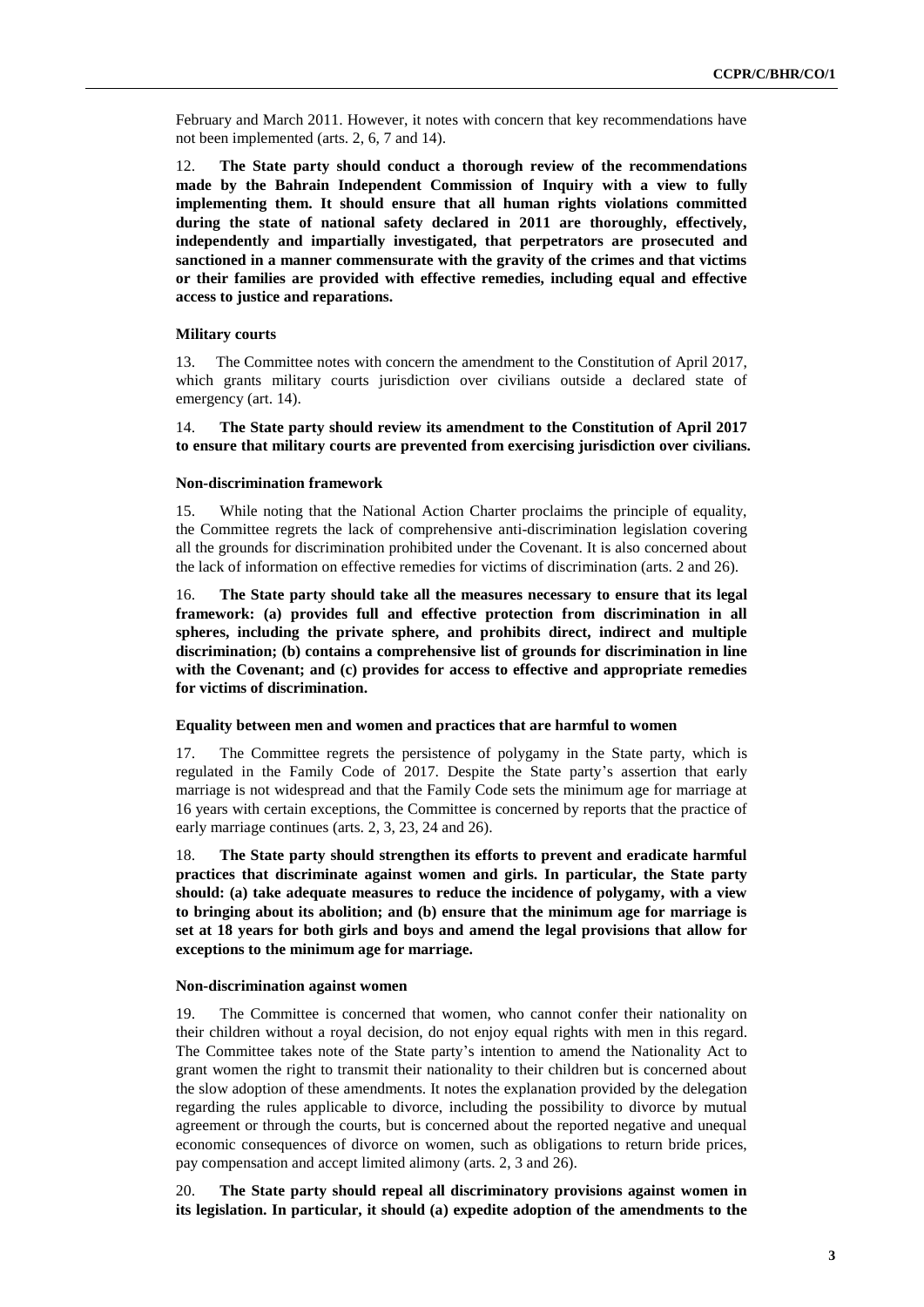#### **Nationality Act to ensure that women and men have equal rights in transmitting their nationality to their children; and (b) ensure that women are granted equal rights to divorce, including economic rights.**

#### **Gender equality**

21. While welcoming the measures taken to promote gender equality, the Committee is concerned about the persistence of patriarchal stereotypes about the role of women and men in the family and in society. It is concerned that, notwithstanding the information provided by the State party, women are underrepresented in political and public life, in particular in decision-making positions. It is also concerned about Act No. 36/2012 governing labour in the private sector, under which the Minister of Labour and Social Development is authorized to define the jobs women may not take, and the lack of clear information on the specific jobs prohibited to women and the criteria for determining those jobs (arts. 2, 3, 25) and 26).

22. **The State party should strengthen measures to ensure gender equality and develop strategies to combat patriarchal attitudes and stereotypes about the roles and responsibilities of women and men in the family and in society at large. The State party should step up its efforts to achieve the equitable representation of women in the public and political spheres, particularly in decision-making positions, if necessary through appropriate temporary special measures, to give effect to the provisions of the Covenant. It should also ensure that women have equal access to employment opportunities and that the labour laws do not perpetuate stereotypes about women.**

#### **Discrimination on grounds of sexual orientation and gender identity**

23. While noting the State party's affirmation that no trials have been conducted on the basis of gender identity or homosexual behaviour, the Committee is concerned about the criminalization of homosexual acts, which are punishable when they take place in public spaces, according to articles 326, 346 and 350 of the Bahrain Criminal Code (1956) (arts. 2, 17 and 26).

24. **While acknowledging the diversity of morality and cultures internationally, the Committee notes that State laws and practices must always be subject to the principles of universality of human rights and of non-discrimination and that a failure to comply with the obligations contained in the Covenant cannot be justified by reference to political, social, religious, cultural or economic considerations within the State. The State party should decriminalize sexual relations between consenting adults of the same sex. The State party should also prohibit and prevent all forms of discrimination against persons based on their sexual orientation or gender identity.**

#### **Violence against women**

25. The Committee is concerned about reports that violence against women, including domestic violence, remains a serious problem in the State party. In this regard, it notes with concern that only a small number of cases of domestic violence led to prosecutions and sentences between 2016 and 2018. The Committee is also concerned about provisions of the Criminal Code exempting perpetrators from punishment. In particular, it finds it regrettable that article 353 of the Criminal Code exempts perpetrators of rape from prosecution and punishment if they marry their victims and that article 334 reduces the penalties for perpetrators of crimes committed in the name of so-called honour. The Committee notes that the State party is preparing a bill to repeal article 353 of the Criminal Code but laments the slow pace of those preparations (arts. 3, 6 and 7).

#### 26. **The State party should strengthen its efforts to prevent and combat all forms of violence against women. In particular, it should:**

(a) **Facilitate the reporting of cases of violence against women and ensure that all such cases are promptly and thoroughly investigated, that perpetrators are brought to justice and that victims have access to full reparation and means of protection;**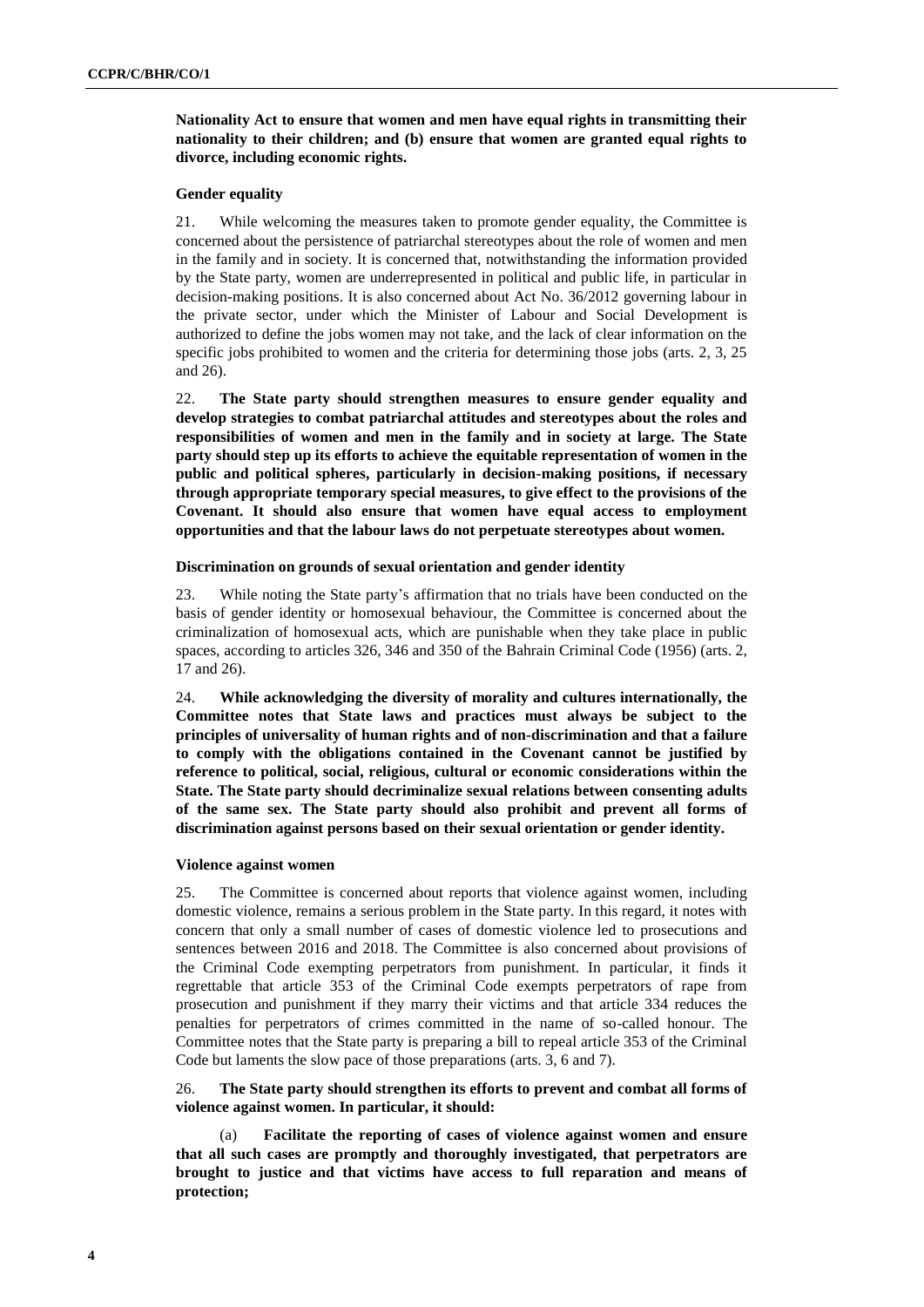(b) **Swiftly amend the Criminal Code by repealing articles 334 and 353 and ensure that all forms of violence against women, such as domestic violence and rape, are criminalized with appropriate penalties in all its territory;** 

(c) **Step up its efforts to raise awareness of the unacceptability and negative effects of violence against women and increase the resources and protections available to victims, initiate programmes to help perpetrators of domestic violence change their violent behaviour and reinforce training activities for State officials so that they can respond effectively to all forms of violence against women.**

#### **Voluntary termination of pregnancy and sexual and reproductive health**

27. The Committee is concerned that articles 321 to 323 of the Criminal Code criminalize abortion except in the event of grave danger to the life of the woman. While noting the State party's assertion that judges may authorize abortion on a case-by-case basis, the Committee is concerned that women may resort to unsafe abortions, which put their lives and health at risk (arts. 3, 6, 7, 17 and 26).

28. **The State party should amend its legislation with a view to ensuring effective access to safe, legal abortion when the life or health of a pregnant woman or girl is at risk and when carrying a pregnancy to term would cause the woman or girl substantial pain or suffering, most notably when the pregnancy is the result of rape or incest or when it is not viable. It should also ensure that women and girls who have recourse to abortion and the doctors who attend to them are not subject to criminal penalties, since such measures compel women and girls to resort to unsafe abortion. The State party should, furthermore, implement educational policies to raise awareness of sexual and reproductive health among women, men and adolescents and ensure access to appropriate and affordable contraception and reproductive health services.** 

#### **Counter-terrorism measures**

29. The Committee acknowledges the State party's need to adopt measures to combat terrorism. However, it is concerned that the Act on the Protection of Society from Acts of Terrorism (Act No. 58 of 2006) includes an overly broad definition of terrorism that provides too much room for interpretation and may result in violations of the right to freedom of expression, association and assembly. The Committee is also concerned about reports of the extensive use of the Act outside the scope of terrorism, including against human rights defenders and political activists, and of violations of article 14 of the Covenant in the context of trials based on the Act. In this respect, the Committee notes with concern the case of the 14 February Coalition, in which 50 individuals, including human rights defenders and political activists, were tried under the Act, and that of the so-called Bahrain Thirteen, in which 13 Bahraini opposition leaders were tried and convicted under the Act (arts. 9, 14, 17, 19, 21 and 22).

30. **The State party should bring its counter-terrorism and counter-extremism legislation and practices into full compliance with the Covenant, not least by amending the Act on the Protection of Society from Acts of Terrorism (Act No. 58 of 2006) with a view to clarifying and narrowing the broad concepts referred to above and thus to ensuring that they comply with the principles of legal certainty and predictability and that the application of such legislation does not suppress protected conduct and speech. It should also ensure that the rights to a fair trial and access to justice are respected in all criminal proceedings for terrorism.**

#### **Death penalty**

31. The Committee notes with concern that the State party lifted its moratorium on the death penalty in January 2017 and that, since then, the number of death sentences is reported to have increased. It is particularly concerned that the death penalty is imposed for crimes other than the "most serious crimes" within the meaning of article 6 (2) of the Covenant, which allows the death penalty only for intentional killing. Instead, domestic law provides for the imposition of the death penalty for crimes such as drug trafficking,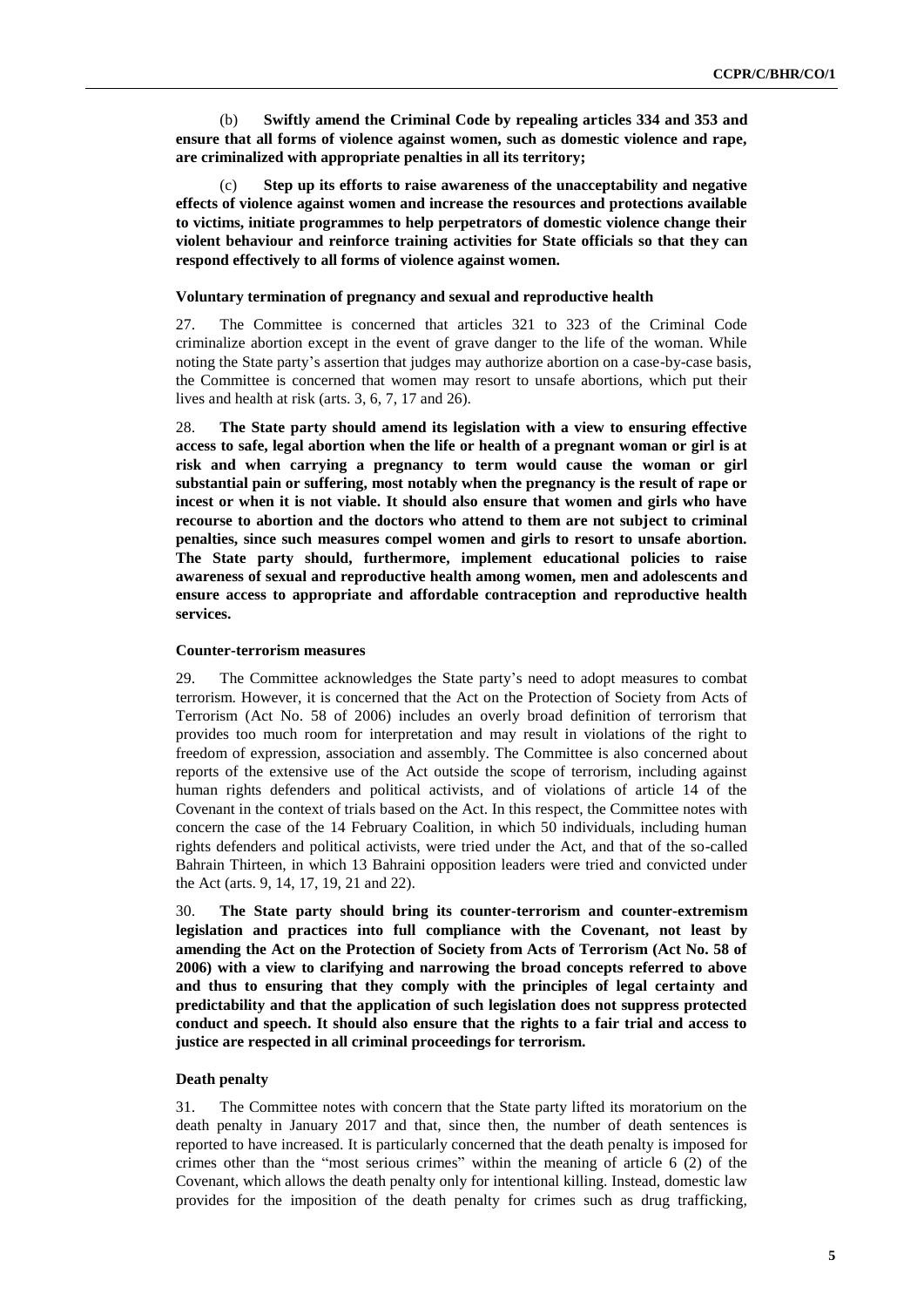deliberately obstructing funerals or memorial services, certain crimes against property under aggravating circumstances and any offence punishable by life imprisonment under common law if that offence is perpetrated for the purposes of terrorism. The Committee is also concerned about allegations that death sentences have been imposed on the basis of confessions obtained under duress or torture or in the context of trials that did not meet the standards of article 14 of the Covenant. The Committee finds it regrettable that the State party has not provided information on the current number of inmates on death row. The Committee also notes that although the Constitution of Bahrain recognizes many rights, it does not explicitly recognize the right to life (arts. 2, 6, 7, 9 and 14).

32. **The State party should reinstate the moratorium and consider abolishing the death penalty and acceding to the Second Optional Protocol to the Covenant, aiming at the abolition of the death penalty. If the death penalty is maintained, the State party should, as a matter of priority, take all measures necessary to ensure that it is imposed only for the most serious crimes, involving intentional killing; that it is never mandatory; that pardons or commutations of the sentence are available in all cases, regardless of the crime committed; that it is never imposed in violation of the Covenant, including in the absence of fair trial procedures; and that it is not imposed by military courts, in particular against civilians.** 

#### **Extraterritorial military operations**

33. The Committee regrets the lack of information on measures taken to protect the right to life in extraterritorial military operations conducted by the State party, particularly in Yemen, and on the mechanisms in place to ensure accountability for the loss of life resulting from such operations (arts. 2, 6 and 14).

34. **The State party should ensure that its extraterritorial military operations are in**  full compliance with its obligations under article 6 of the Covenant, including, in **particular, with respect to the principles of precaution, distinction and proportionality in the context of an armed conflict. The State party should also conduct independent, impartial, prompt and effective investigations of potential violations of the right to life and bring to justice those responsible for any such violations.** 

#### **Reports of excessive use of force**

35. The Committee is concerned about reports of excessive and disproportionate use of lethal force and allegations of enforced disappearances, torture, arbitrary detention and threats against civilians involved in peaceful demonstrations for political and democratic change in 2011. The Committee notes with concern reports indicating a recent increase in the use of violence by law enforcement officials during peaceful demonstrations, including reports of 6 fatal incidents during demonstrations and 10 other extrajudicial killings in 2017. The Committee also notes with concern reports that demonstrators injured during demonstrations were questioned in medical facilities about their participation in demonstrations and denied medical assistance (arts. 2, 6, 7, 9, 10, 16, 19 and 21).

36. **The State party should fully investigate, in accordance with international standards, all allegations of involvement by members of its law enforcement and security forces in the killing of civilians, excessive use of force, arbitrary detention, enforced disappearance, torture and ill-treatment from 2011 onward. Furthermore, the State party should initiate criminal proceedings against the alleged perpetrators of such acts, sentence convicted perpetrators and afford victims integral reparation, including adequate compensation. In the event of enforced disappearances, the fate or the whereabouts of victims should be elucidated. The State party should also ensure that all demonstrators injured during demonstrations have access to medical assistance. In addition, it should take measures to effectively prevent and eradicate all excessive use of force by law enforcement and security officials, including by guaranteeing that such officials receive systematic training on the use of force, taking due account of the Basic Principles on the Use of Force and Firearms by Law Enforcement Officials.**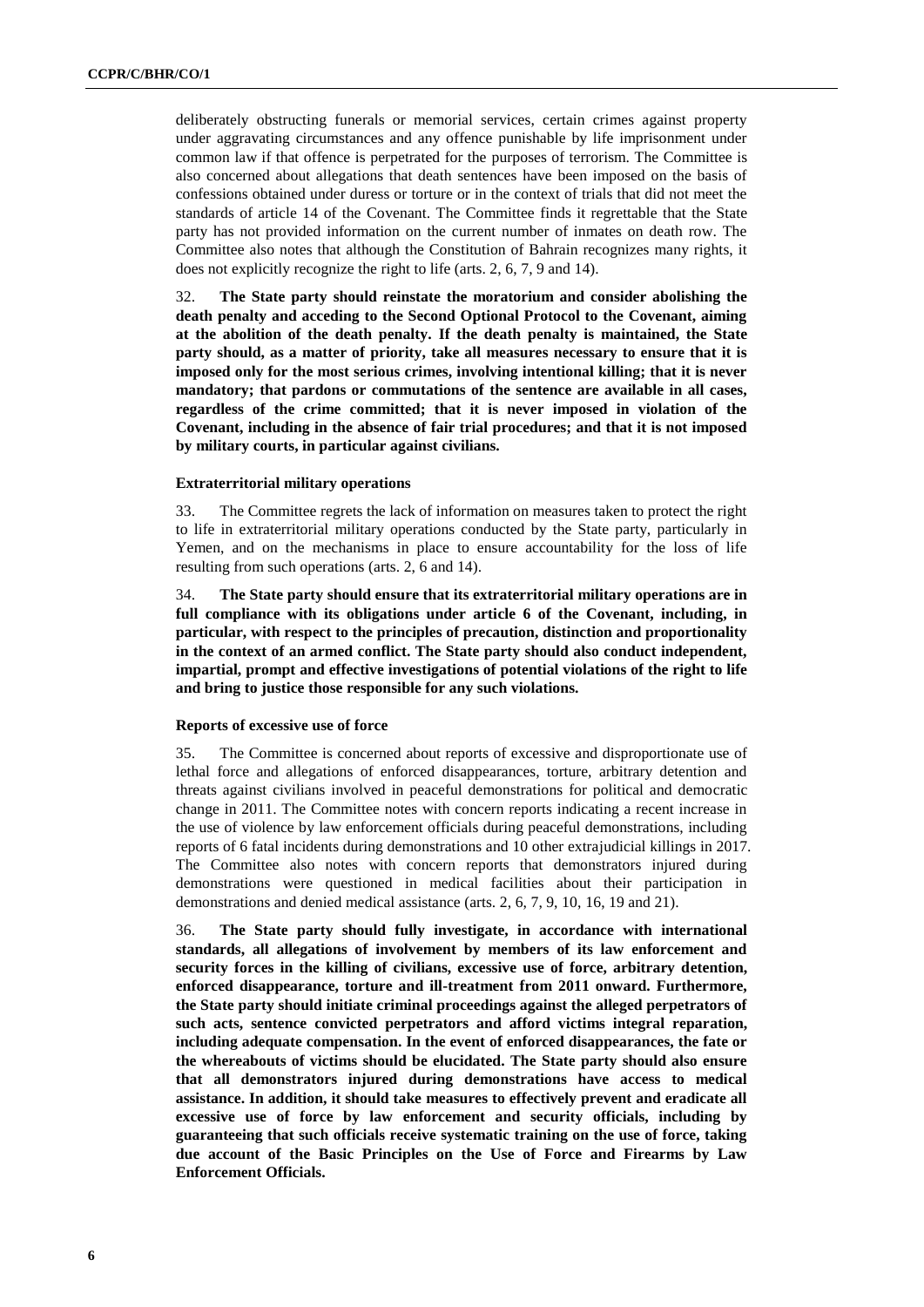#### **Prohibition of torture and ill-treatment**

37. The Committee is concerned about reports that acts of torture and ill-treatment are often committed by law enforcement officials, including as a means of eliciting confessions, that, despite the prohibition in domestic law, confessions obtained under duress have been used as evidence in court and that allegations made by defendants in this respect have not been adequately investigated. The Committee is also concerned about reports of torture in prisons, particularly in the Jau prison. It notes with concern the lack of information on investigations carried out and convictions handed down vis-à-vis the number of complaints of torture and ill-treatment (arts. 2, 6, 7 and 14).

#### 38. **The State party should:**

(a) **Take vigorous steps to prevent torture and ill-treatment and ensure that all such cases are promptly, independently and thoroughly investigated, that perpetrators are brought to justice and that victims receive full reparation;**

(b) **Set up an accessible, independent and effective complaint mechanism to combat torture;**

(c) **Collect accurate data on cases of torture and ill-treatment and related prosecutions, convictions and sentences and make those data public;** 

(d) **Ensure that confessions obtained in violation of article 7 of the Covenant are not accepted by courts under any circumstances, that allegations made by defendants that a statement was made under torture or ill-treatment are promptly and adequately investigated and that the burden of proving that confessions were made voluntarily falls on State authorities;**

(e) **Provide security forces and other law enforcement personnel with effective training on torture prevention and humane treatment.** 

#### **Liberty and security of person**

39. The Committee notes the information provided by the State party but remains concerned about reports of arbitrary and extrajudicial arrest and detention by security forces, including incommunicado detention, with no access to a lawyer or contact with family members. The Committee is also concerned by the reported failure of the authorities to inform all persons deprived of their liberty of their rights upon arrest and detention. In this regard, the Committee notes with concern cases such as those of Khalil al-Marzooq, a former member of the parliament for the prominent opposition group al-Wefaq, and Maryam al-Khawaja, a prominent human rights defender, who were allegedly arbitrarily arrested and had no access to a lawyer during their detention (arts. 9 and 14).

40. **The State party should bring its legislation and practices into line with article 9 of the Covenant, taking into account the Committee's general comment No. 35 (2014) on liberty and security of person. It should, inter alia, ensure that, in practice, all persons deprived of their liberty are informed promptly of their rights and guaranteed all fundamental legal safeguards from the very outset of detention, including prompt access to counsel of their own choosing and confidential meetings with counsel. It should also ensure that any failure in that regard constitutes a violation of procedural rights entailing appropriate sanctions and remedies.**

#### **Treatment of prisoners**

41. While noting the efforts made by the State party to build new prison facilities and the information that the Office of the Commissioner for the Rights of Prisoners and Detainees conducts unannounced visits to detention facilities, the Committee is concerned about reports of inhuman prison conditions, including serious overcrowding, unsanitary conditions, inadequate access to drinking water and unhygienic toilet facilities, particularly in the Jau prison (arts. 2, 6, 7 and 10).

42. **The State party should take effective measures to eliminate overcrowding in places of detention, including by resorting to non-custodial alternative measures to detention. It should also ensure that persons deprived of liberty are treated with**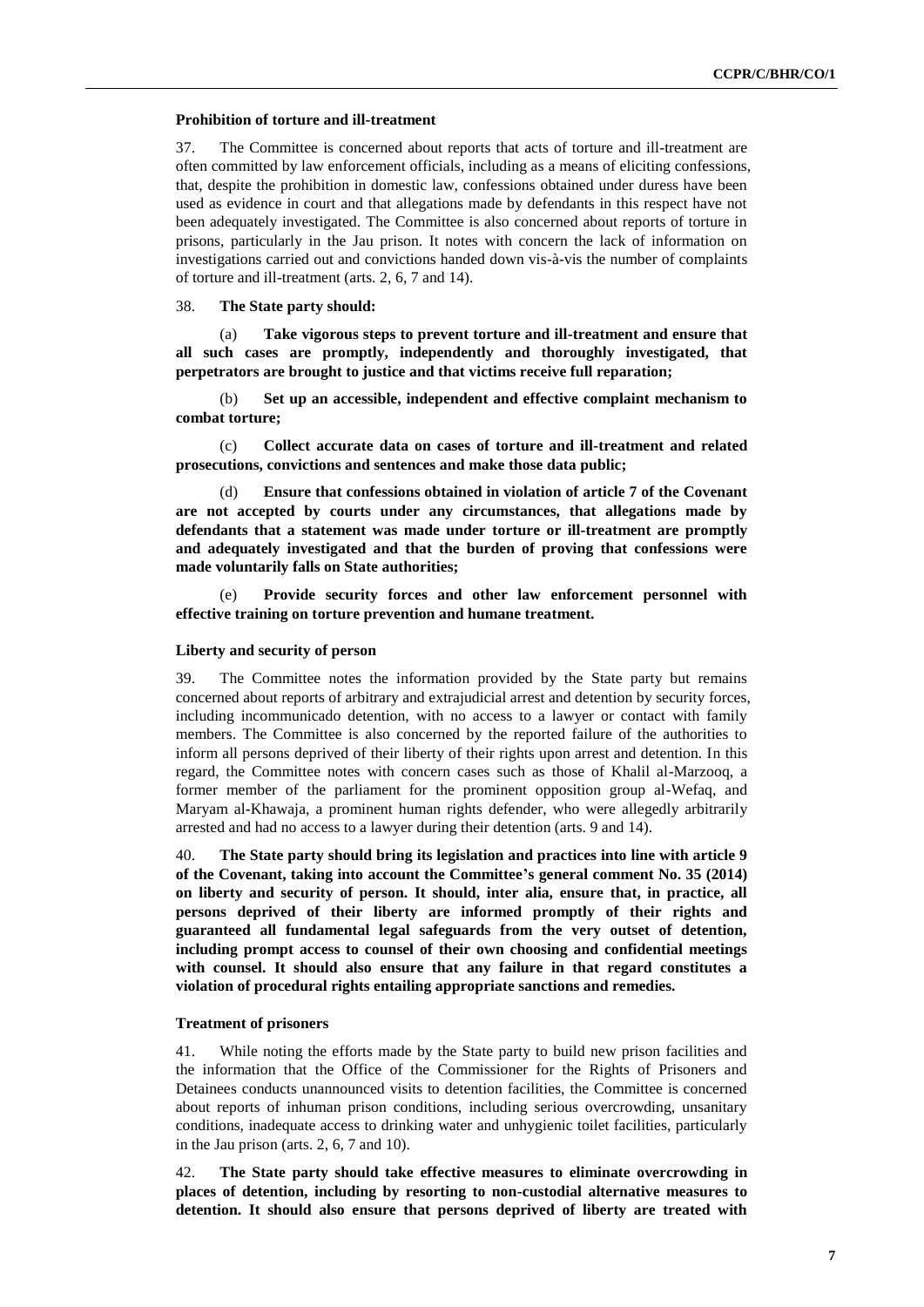**humanity and respect for the inherent dignity of the human person and, to this end, improve conditions of detention in accordance with the Covenant and the United Nations Standard Minimum Rules for the Treatment of Prisoners (the Nelson Mandela Rules). The State party should also take immediate steps to review its current system of monitoring places of detention with a view to establishing a system of regular and genuinely independent monitoring of places of detention and ensuring that conditions of detention conform to articles 7 and 10 of the Covenant and the Nelson Mandela Rules.**

#### **Asylum seekers and refugees**

43. The Committee notes with concern the State party's assertion that there are no refugees in Bahrain and the lack of a national legal framework for the identification and protection of refugees and asylum seekers. The Committee has nonetheless received reports that there are asylum seekers and refugees in the State party and is concerned that the lack of adequate protection has led to instances of refoulement (arts. 2, 6, 7, 13 and 14).

44. **The State party should take urgent measures to adopt a comprehensive legal framework on asylum- and refugee-related matters that complies with the Covenant. It should also ensure that the prohibition of refoulement is strictly respected in all circumstances. In addition, the State party should strengthen its efforts to ensure the effective protection of asylum seekers and refugees.**

#### **Independence of the judiciary and the right to a fair trial**

45. The Committee is concerned about reports that, in practice, the judiciary is neither fully independent nor impartial. In particular, the Committee is concerned about the fact that judges are appointed by royal order and that several of them have renewable employment contracts of one to three years, a circumstance that jeopardizes the security of their tenure (arts. 14 and 25).

46. **The State party should take all measures necessary to safeguard, in law and in practice, the full independence and impartiality of the judiciary, including by ensuring that the procedures for the selection and appointment of judges are based entirely on objective, transparent criteria for the assessment of candidates' merits in terms of their qualifications, competence and integrity, in compliance with the principles of independence and impartiality, as set out in the Covenant. The State party should guarantee that the judiciary can carry out its functions without any form of political interference.** 

#### **Trafficking in human beings and forced labour**

47. The Committee welcomes the information provided by the State party on the work of the Committee for the Assessment of the Status of Foreign Victims of Trafficking in Persons but is concerned about reports that trafficking in persons and forced labour are significant problems in the State party. The Committee is also concerned about reports that migrant domestic workers are subjected to abuse and exploitation, including excessive working hours and delayed or non-payment of wages. The Committee is concerned about the lack of effective remedies for such abuses (arts. 2, 7, 8 and 26).

48. **The State party should further strengthen its efforts to combat, prevent, eradicate and punish trafficking in persons and forced labour. In particular, it should ensure that all cases of human trafficking and forced labour are thoroughly investigated, that perpetrators are brought to justice and that victims receive full reparation and means of protection. In addition, the State party should expand labour law protection to domestic workers, including by ensuring that they can exercise their rights and that they are protected from exploitation and abuse, and provide access to effective legal remedies for the protection of domestic migrant workers' rights.**

#### **Freedom of movement**

49. The Committee notes the State party's explanation of the domestic law applicable to travel bans but is concerned about the large number of reports that journalists, opposition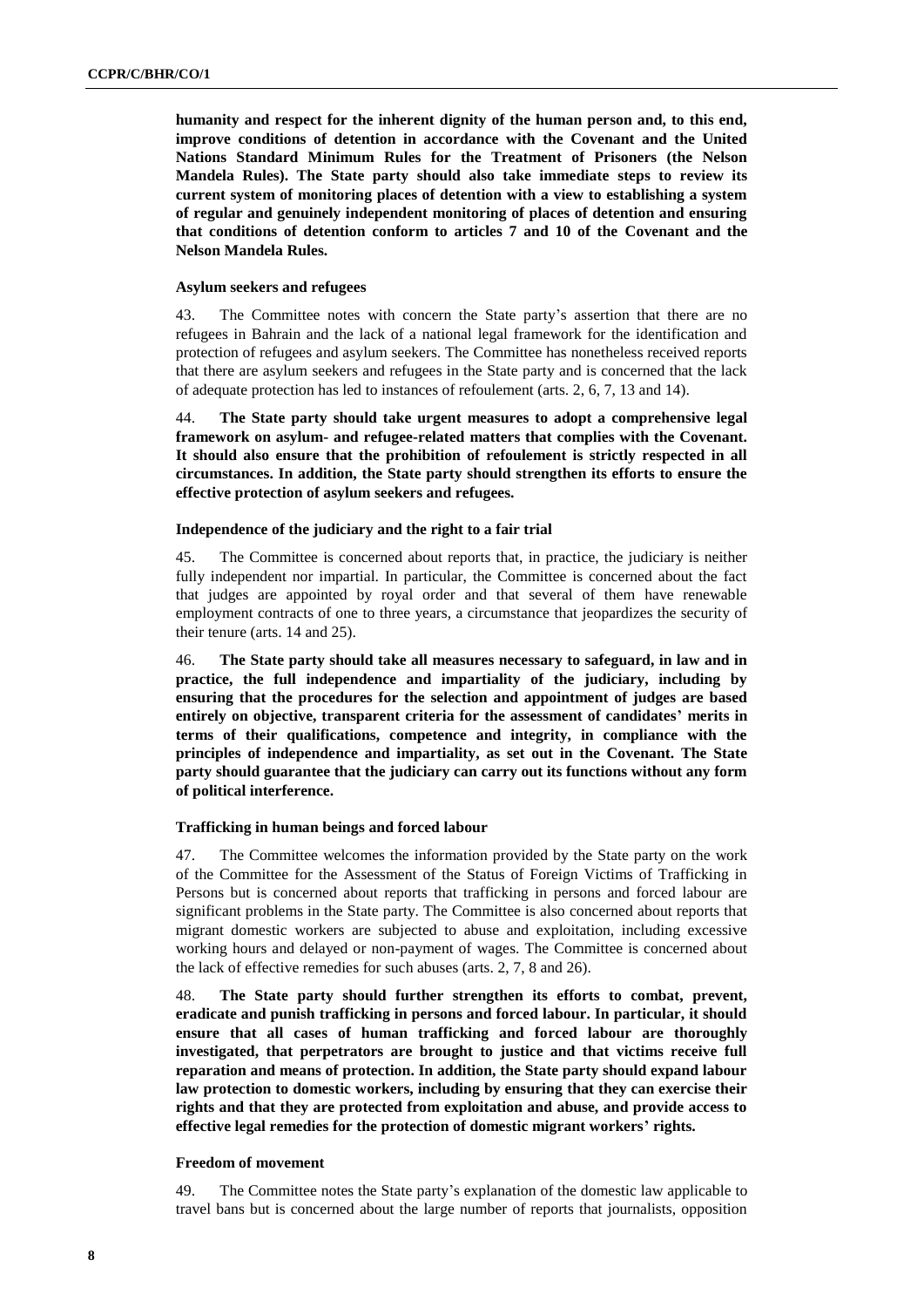politicians, human rights defenders and lawyers are subjected to travel bans in retaliation for engaging in their professional activities. In particular, the Committee notes with concern that travel bans have allegedly been used to prevent human rights activists from attending sessions of the Human Rights Council (arts. 12, 14, 19, 22 and 25).

50. **The State party should ensure that any restrictions on travel are justified under article 12 (3) of the Covenant and lift restrictions not in compliance with that article, refrain from arbitrarily imposing travel bans on journalists, opposition politicians, human rights defenders and lawyers and guarantee full respect for their freedom to leave the country.** 

#### **Freedom of religion**

51. The Committee notes that under article 22 of the State party's Constitution, "freedom of conscience is absolute", but it is concerned about the existence of practices that adversely affect the exercise of the right to freedom of religion or belief enshrined in article 18 of the Covenant. In particular, the Committee is concerned about reports that members of the Shia community have been subjected to restrictions of their rights to worship and profess their religious beliefs and that liberty of conscience is not effectively guaranteed (art. 18).

52. **The State party should decriminalize blasphemy and guarantee that all people within its territory can fully enjoy the right to freedom of conscience, religion or belief enshrined in article 18 of the Covenant. In particular, it should eliminate discriminatory practices that violate the right to freedom of religion or belief, including by stepping up its efforts to ensure that the Shia population is fairly represented in the public and political spheres. The State party should take immediate steps to ensure that the Shia population is effectively protected from discrimination in every field.**

#### **Freedom of expression**

53. The Committee is concerned about the serious restrictions imposed on freedom of expression and the large number of arrests and prosecutions of individuals criticizing State authorities or political figures, including through social media. In this regard, the Committee notes with concern the cases of Nabeel Rajab, Zainab al-Khawaja, Ghada Jamsheer, Qasim Zainal Deen, Ahmed al-Fardan, Faisal Hayyt and others. The Committee is also concerned about reports that the State party has targeted *Al-Wasat*, which was said to be the country's only semi-independent newspaper, including by suspending its print and online publication, leading to its definitive closure in 2017. In addition, the Committee is concerned about:

(a) Broad provisions in the Criminal Code criminalizing and making punishable by imprisonment acts such as criticism of public officials, insulting the King, publishing and disseminating rumours and false news and publication of untrue reports;

(b) Broad and vague provisions contained in Decree Law No. 47 of 2002, concerning the regulation of the press, printing and publishing, under which journalists and activists can be prosecuted and given sentences of up to five years in prison;

(c) Article 88 of Decree Law No. 47, under which journalists are required to obtain a licence from the Information Affairs Authority, to be renewed annually, to work with foreign media outlets;

(d) Significant restrictions on digital rights, including the power to filter websites that criticize the royal family or the Government or that publish material that can be seen as encroaching on religions and jeopardizing public peace (arts. 2, 14, 18 and 19).

54. **The State party should protect freedom of expression, in accordance with article 19 of the Covenant. In particular, it should:**

(a) **Decriminalize blasphemy and insulting and criticizing public officials;** 

(b) **Consider decriminalizing defamation and, in any case, apply criminal law only in the most serious cases, bearing in mind that, as stated by the Committee in**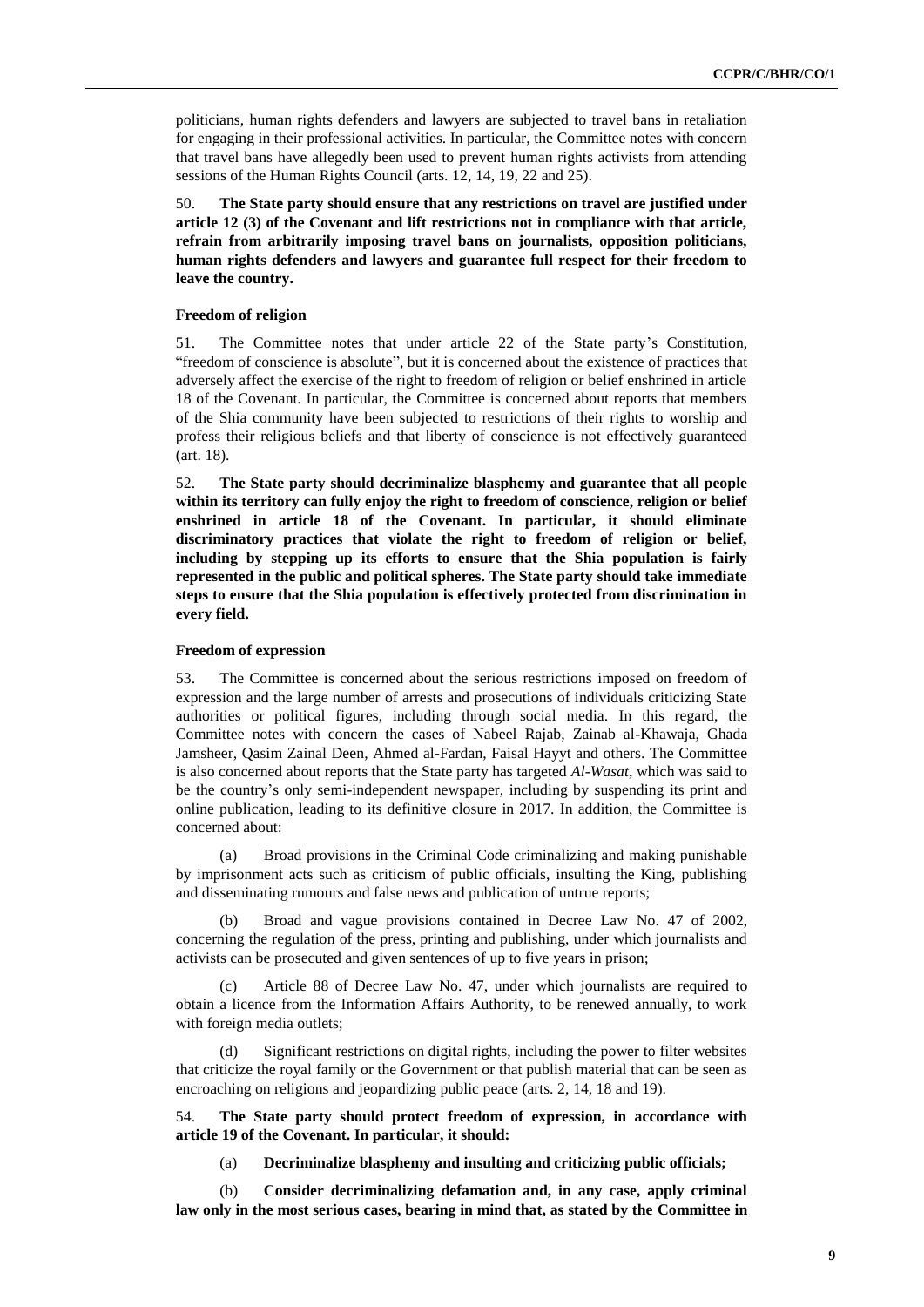**its general comment No. 34 (2011) on the freedoms of opinion and expression, imprisonment is never an appropriate penalty for defamation;**

(c) **Release immediately and unconditionally anyone held solely for the peaceful exercise of his or her rights, including human rights defenders, activists, lawyers and trade unionists;**

(d) **Review and amend the provisions of the Criminal Code, Decree Law No. 47 and regulations on digital rights to bring them into line with article 19 of the Covenant and general comment No. 34 (2011);**

(e) **Effectively protect journalists, activists and human rights defenders from attacks or intimidation and ensure that all human rights violations perpetrated against them are thoroughly investigated and that those responsible are brought to justice.** 

#### **Freedom of assembly**

55. The Committee is concerned that the right to freedom of assembly is severely limited and notes that public gatherings and marches are severely restricted by a 1973 decree on public gatherings and Decree No. 32/2006. In this regard, the Committee notes with concern that participating in public gatherings without government authorization is a crime punishable by a fine and/or imprisonment. The Committee is also concerned about reports that the State party regularly avails itself of legal provisions making assemblies illegal to disperse protests violently and arrest activists, human rights defenders and members of the opposition (arts. 19 and 21).

56. **The State party should ensure that the right to freedom of assembly is guaranteed to all individuals without discrimination. The State party should also ensure the prompt, effective and impartial investigation of threats against and harassment and assaults of activists, human rights defenders and members of the opposition and, when appropriate, prosecute the perpetrators of such acts.** 

#### **Freedom of association**

57. The Committee is concerned about reports that authorities have placed restrictions on human rights organizations and opposition groups and in some cases dissolved them. The Committee notes with concern the use of restrictive legislation, including the Law on Associations, the Law on Political Societies, the Criminal Code and the Act on the Protection of Society from Acts of Terrorism, to make it difficult for non-governmental organizations (NGOs) to register and pursue their activities. In this regard, the Committee is concerned about the 2014 order of the Ministry of Labour and Social Development to close the Bahrain Centre for Human Rights. The Committee is also concerned about the prohibition of civil society organizations from engaging in any activity interpreted to be political (arts. 2, 19 and 22).

58. **The State party should amend relevant laws, regulations and practices with a view to bringing them into full compliance with articles 19 and 22 of the Covenant. In particular, it should refrain from dissolving human rights organizations and opposition groups for having legitimately exercised their rights and take all measures to re-establish such organizations. It should simplify registration rules and revise the grounds for refusing to allow NGOs to register or permanently closing them. The State party should also amend its laws to allow civil society organizations to engage in political activities.**

#### **Reprisals**

59. The Committee notes with concern a large number of reports of reprisals against human rights defenders and journalists because of their work, particularly when such individuals collaborate with United Nations treaty bodies and the Human Rights Council. Notwithstanding the information provided by the State party's delegation, the Committee received a number of reports of reprisals against journalists and human rights defenders, including continuing reports of travel bans, harassment or intimidation, death threats,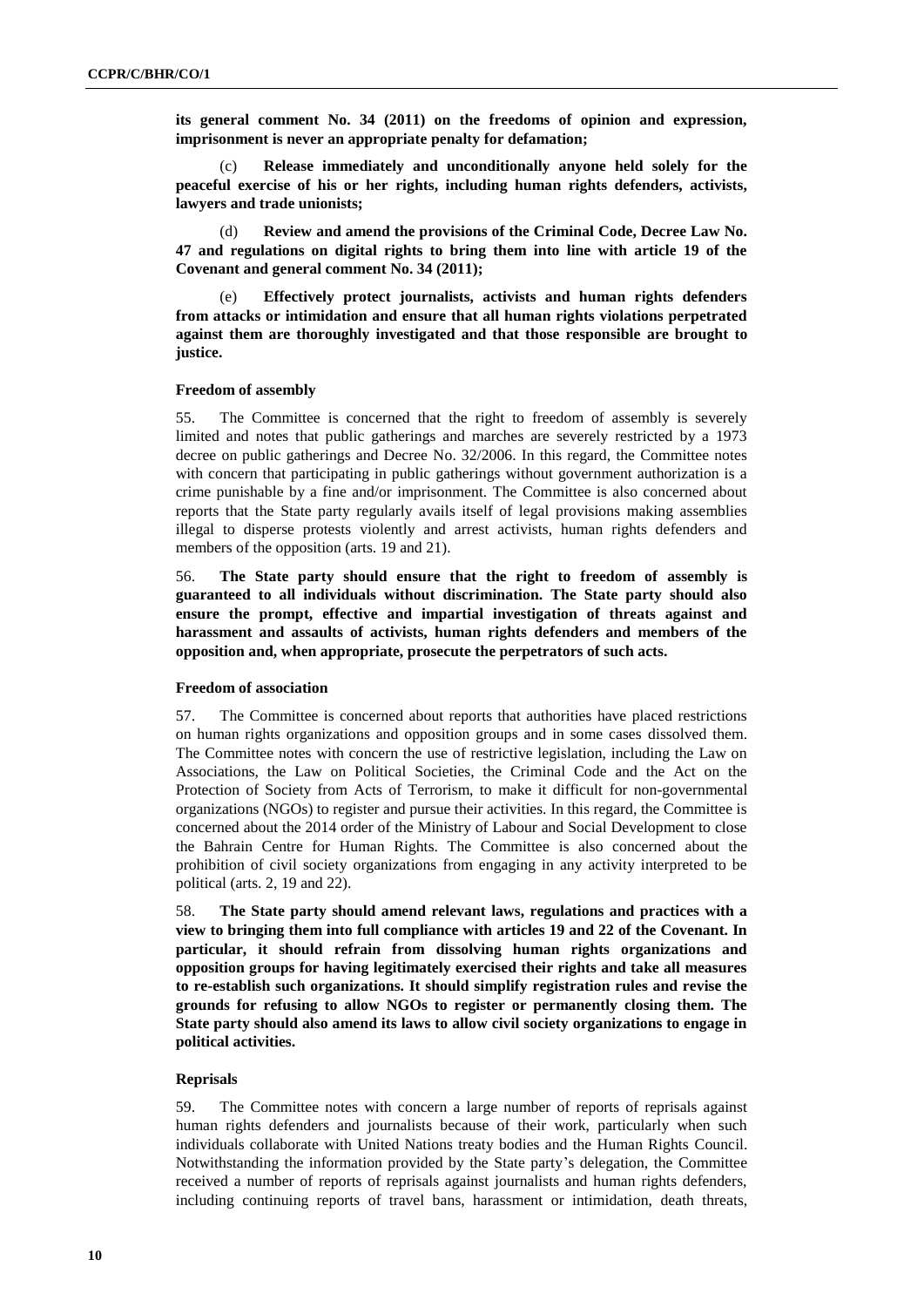violence, arrests and arbitrary detention, which appear to have escalated in the last years. The Committee notes with concern the cases of Yusuf al-Hoori, Sayed Ahmed Alwadaei, Ebtisam al-Saegh and others who were alleged victims of reprisals. The Committee draws particular attention to resolution 68/268 of 9 April 2014, in which the General Assembly stated that it "strongly condemns all acts of intimidation and reprisals against individuals and groups for their contribution to the work of the human rights treaty bodies, and urges States to take all appropriate action … to prevent and eliminate such human rights violations" (arts. 2, 6, 7, 19, 21 and 22).

60. **The State party should, as a matter of urgency, take all necessary steps to ensure that it does not exert any undue influence over human rights defenders and that they are free to work without fear of reprisals or unjustified restrictions on their activities. The State party should ensure that everyone has unhindered access to the treaty bodies and their members for the effective implementation of the treaty body mandates, in accordance with the Guidelines against Intimidation or Reprisals (San José Guidelines). The State party should also investigate all cases of violence committed against journalists and human rights defenders thoroughly, effectively, independently and impartially and ensure that perpetrators are prosecuted and sanctioned and that victims or their families are provided with effective remedies.**

#### **Nationality**

61. The Committee is concerned about a number of persons who have had their citizenship revoked, including pursuant to anti-terrorism laws, in some cases making them stateless and causing them to be deported or placed at imminent risk of deportation. The Committee notes with great concern the number and breadth of the circumstances in which domestic legislation allows for revocation of citizenship, including for any individual who "aids or is involved in the services of a hostile State" or "causes harm to the interests of the Kingdom or acts in a way that contravenes his duty of loyalty to it" (arts. 2, 14, 16, 24, 25 and 26).

62. **The State party should, as a matter of urgency, take specific steps to amend its current legislation to ensure that citizenship is not revoked, except in accordance with the Covenant and international standards and under independent judicial review. It should also adopt all necessary legal and practical measures to prevent and reduce statelessness, including by considering accession to the 1954 Convention relating to the Status of Stateless Persons and the 1961 Convention on the Reduction of Statelessness.** 

#### **Right to take part in the conduct of public affairs**

63. The Committee is concerned about reports that the Shia population is underrepresented in political and public life, including in the National Assembly. It is also concerned that the opposition parties Al-Wefaq and Wa'ad have recently been dissolved and that their leaders and members have been prosecuted. In addition, the Committee is concerned about allegations of gerrymandering and voter fraud during elections. Despite the existence of the National Audit Office, in charge of investigating cases of public corruption, the Committee finds it regrettable that high-ranking officials suspected of corruption are rarely punished (arts. 2, 25 and 26).

64. **The State party should guarantee equal enjoyment of the rights of all citizens to ensure effective participation in public life, as required under article 25 of the Covenant. It should review decisions to dissolve opposition parties and ensure that political parties and their members are allowed to participate in political life, in line with article 25. The State party should step up its efforts to combat corruption, particularly among government figures.** 

#### **D. Dissemination and follow-up**

65. **The State party should widely disseminate the Covenant, its initial report, the written replies to the Committee's list of issues and the present concluding observations with a view to raising awareness of the rights enshrined in the Covenant**